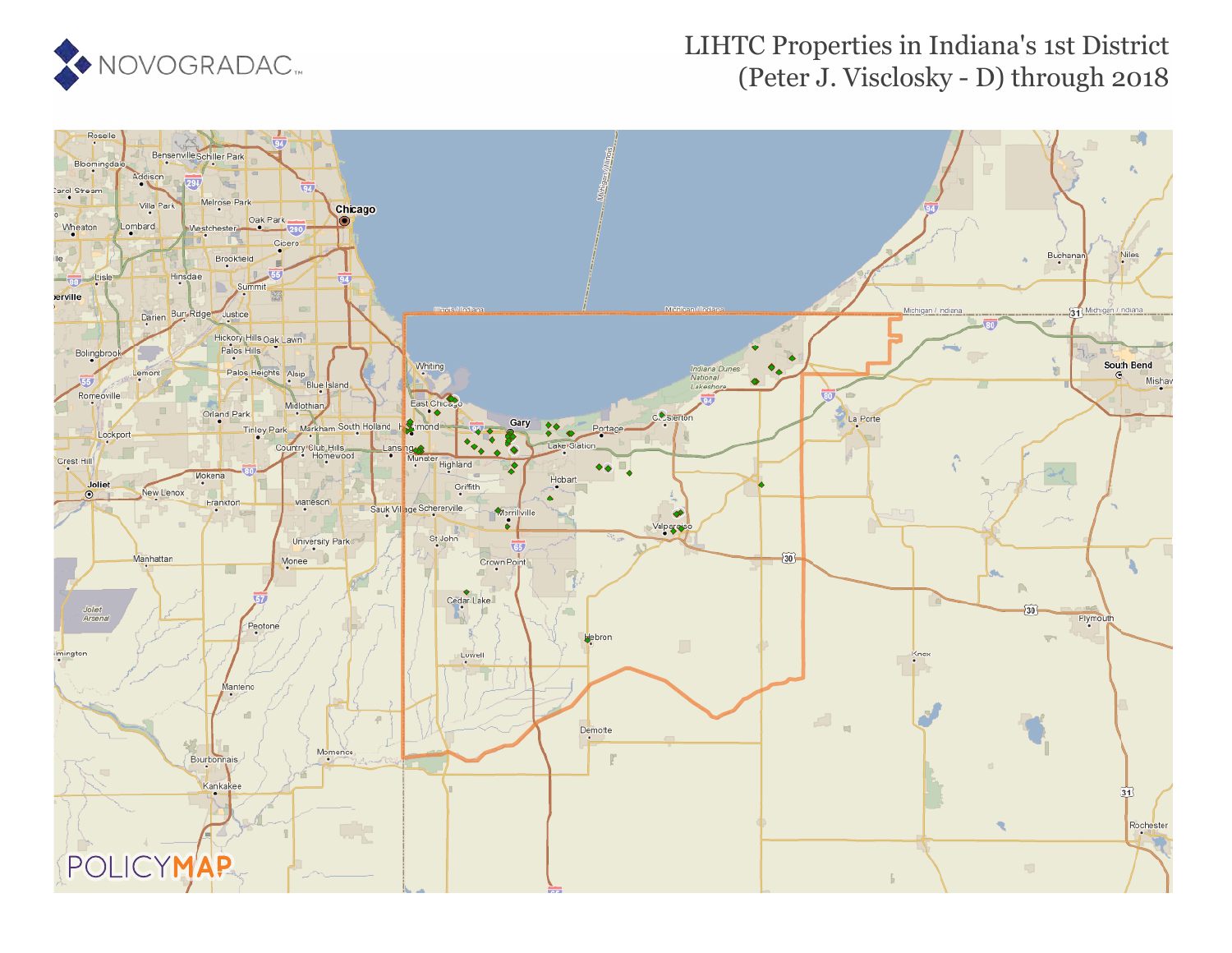| <b>Project Name</b>                       | <b>Address</b>                                              | <b>City</b>        | <b>State</b>                    | <b>Zip Code</b> | Nonprofit<br><b>Sponsor</b> | <b>Allocation</b><br><b>Year</b> | <b>Annual</b><br><b>Allocated</b><br><b>Amount</b> | <b>Year Placed</b><br>in Service | <b>Construction Type</b> | <b>Total</b><br><b>Units</b> | Low<br><b>Income</b><br><b>Units</b> | <b>Rent or</b><br><b>Income</b><br><b>Ceiling</b> | <b>Credit</b><br>Percentage Bond  | Tax-<br><b>Exempt</b>  | <b>HUD Multi-</b><br>Family<br><b>Financing/Rental</b><br><b>Assistance</b> |
|-------------------------------------------|-------------------------------------------------------------|--------------------|---------------------------------|-----------------|-----------------------------|----------------------------------|----------------------------------------------------|----------------------------------|--------------------------|------------------------------|--------------------------------------|---------------------------------------------------|-----------------------------------|------------------------|-----------------------------------------------------------------------------|
| AMERICAN<br><b>HEARTLAND HOMES</b><br>TWO | 7418 7422<br>LINDEN PL                                      | HAMMOND            | IN                              | 46324           |                             | Insufficient<br>Data             | $\$0$                                              | Insufficient<br>Data             | Not Indicated            | 49                           | 49                                   |                                                   | Not<br>Indicated                  |                        |                                                                             |
| 1009 ELLSWORTH PL                         | $1009$ ELLSWORTH PL $\,$ GARY $\,$                          |                    | IN                              | 46404           |                             | 1990                             | $\$0$                                              | Insufficient<br>Data             | Not Indicated            | -1                           | $\bf{0}$                             |                                                   | Not<br>$\operatorname{Indicated}$ | No                     |                                                                             |
| <b>GARY MANOR APTS</b>                    | 1116<br>WASHINGTON GARY<br>ST                               |                    | IN                              | 46407           |                             | Insufficient<br>Data             | $\$0$                                              | Insufficient<br>Data             | Not Indicated            | 198                          | $\bf{0}$                             |                                                   | Not<br>Indicated                  |                        |                                                                             |
| <b>KIRBY MANOR APTS</b>                   | 402 W 14TH ST HOBART                                        |                    | IN                              | 46342           |                             | Insufficient<br>Data             | $\$0$                                              | Insufficient<br>Data             | Not Indicated            | 78                           | $\bf{0}$                             |                                                   | Not<br>Indicated                  |                        |                                                                             |
| <b>NWI HOMES FOR</b><br><b>HEROES</b>     | 839<br>MASSACHUSET GARY<br>TS ST                            |                    | IN                              | 46402           |                             | 2012                             | $\$0$                                              | Insufficient<br>Data             | Not Indicated            | 44                           | $\bf{0}$                             |                                                   | Not<br>Indicated                  |                        |                                                                             |
| <b>15 WALTHAM ST</b>                      | <b>15 WALTHAM ST HAMMOND</b>                                |                    | IN                              | 46320           |                             | 1988                             | \$0                                                | Insufficient<br>Data             | Not Indicated            | 6                            | $\bf{0}$                             |                                                   | Not<br>Indicated                  | No                     |                                                                             |
| 224 E RIDGE RD                            | 224 E RIDGE RD GARY                                         |                    | IN                              | 46409           |                             | 1988                             | $\$0$                                              | Insufficient<br>Data             | Not Indicated            | $\mathbf{3}$                 | $\bf{0}$                             |                                                   | Not<br>Indicated                  | $\mathbf{N}\mathbf{o}$ |                                                                             |
| 584 SIBLEY ST                             | 584 SIBLEY ST HAMMOND                                       |                    | IN                              | 46320           |                             | 1988                             | $\$0$                                              | Insufficient<br>Data             | Not Indicated            | $7\overline{ }$              | $\bf{0}$                             |                                                   | Not<br>Indicated                  | No                     |                                                                             |
| 805 MARYLAND ST                           | $805$ MARYLAND $\,$ GARY<br><b>ST</b>                       |                    | $\,$ IN                         | 46402           |                             | 1990                             | \$0                                                | Insufficient<br>Data             | Not Indicated            | 3                            | $\bf{0}$                             |                                                   | Not<br>Indicated                  | No                     |                                                                             |
| 220 N MIAMI ST                            | 220 N MIAMI ST GARY                                         |                    | IN                              | 46403           |                             | 1988                             | \$0                                                | 1987                             | Not Indicated            | -1                           | -1                                   |                                                   | Not<br>Indicated                  | No                     |                                                                             |
| CEDAR SPRINGS APTS                        | 6500 W 126TH<br>AVE                                         | <b>CROWN POINT</b> | IN                              | 46307           |                             | 1987                             | $\$0$                                              | 1987                             | Not Indicated            | 24                           | 24                                   |                                                   | Not<br>Indicated                  | No                     |                                                                             |
| ${\bf SIBLEY}$                            | $237\,\mbox{HIGHLAND}$ $$\,\mbox{HAMMOND}$$ $$\,\mbox{ST}$$ |                    | $\mathbf{IN}$                   | 46320           |                             | 1989                             | $\$0$                                              | 1989                             | Not Indicated            | 44                           | $35\,$                               |                                                   | Not<br>$\operatorname{Indicated}$ | $\mathbf {No}$         |                                                                             |
| 700 E 33RD AVE                            | 700 E 33RD AVE GARY                                         |                    | $\ensuremath{\text{IN}}\xspace$ | 46409           |                             | 1990                             | \$0                                                | 1989                             | Not Indicated            | $\mathbf{1}$                 | $\mathbf{1}$                         |                                                   | Not<br>Indicated                  | $\rm No$               |                                                                             |

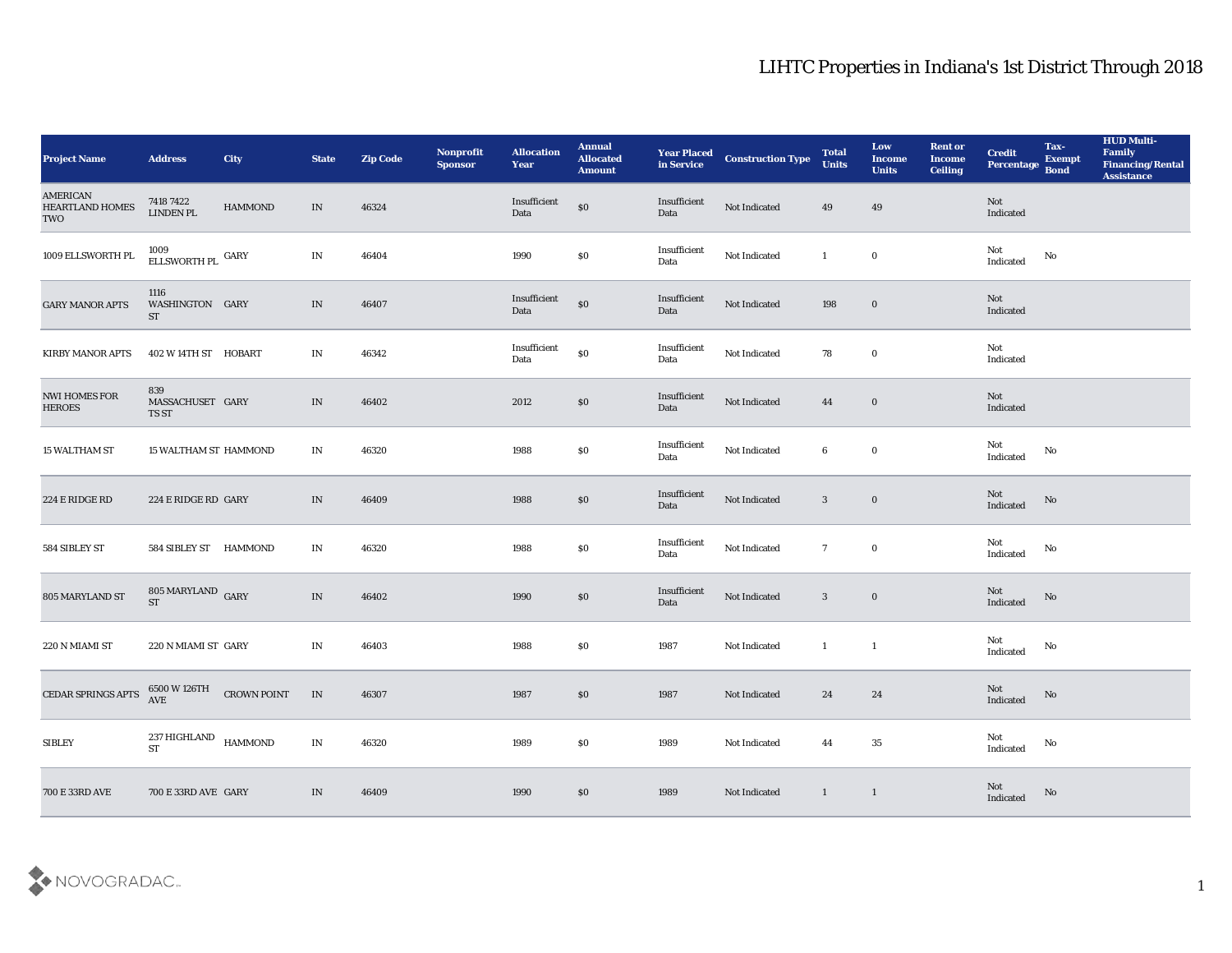| <b>Project Name</b>                                                                                                      | <b>Address</b>                  | City                       | <b>State</b>  | <b>Zip Code</b> | Nonprofit<br><b>Sponsor</b> | <b>Allocation</b><br>Year | <b>Annual</b><br><b>Allocated</b><br><b>Amount</b> | <b>Year Placed<br/>in Service</b> | <b>Construction Type</b> | <b>Total</b><br><b>Units</b> | Low<br><b>Income</b><br><b>Units</b> | <b>Rent or</b><br><b>Income</b><br><b>Ceiling</b> | <b>Credit</b><br>Percentage Bond  | Tax-<br><b>Exempt</b> | <b>HUD Multi-</b><br>Family<br><b>Financing/Rental</b><br>Assistance |
|--------------------------------------------------------------------------------------------------------------------------|---------------------------------|----------------------------|---------------|-----------------|-----------------------------|---------------------------|----------------------------------------------------|-----------------------------------|--------------------------|------------------------------|--------------------------------------|---------------------------------------------------|-----------------------------------|-----------------------|----------------------------------------------------------------------|
| 805 ADAMS ST                                                                                                             | 805 ADAMS ST GARY               |                            | IN            | 46402           |                             | 1990                      | \$0                                                | 1989                              | Not Indicated            | 3                            | $\boldsymbol{3}$                     |                                                   | Not<br>Indicated                  | No                    |                                                                      |
| <b>HARBORSIDE APTS</b>                                                                                                   |                                 | 3610 ALDER ST EAST CHICAGO | IN            | 46312           |                             | 1991                      | $\$0$                                              | 1989                              | Not Indicated            | 255                          | 255                                  | 60% AMGI                                          | Not<br>Indicated                  | No                    |                                                                      |
| <b>LAKESIDE GARDEN</b><br><b>APTS</b>                                                                                    | 3806 ERIE CT                    | <b>EAST CHICAGO</b>        | IN            | 46312           |                             | 1990                      | \$0                                                | 1989                              | Not Indicated            | 312                          | 312                                  |                                                   | Not<br>Indicated                  | No                    |                                                                      |
| $\begin{array}{lll} {\tt PORTCROSSING\; APTS} & 3300\; {\tt PORTSIDE} & {\tt PORTAGE} \\ {\tt I} & {\tt CT} \end{array}$ |                                 |                            | $\;$ IN       | 46368           |                             | 1990                      | $\boldsymbol{\mathsf{S}}\boldsymbol{\mathsf{O}}$   | 1990                              | Not Indicated            | 160                          | 160                                  | $60\%$ AMGI                                       | Not<br>Indicated                  | No                    |                                                                      |
| 349 TANEY ST                                                                                                             | 349 TANEY ST                    | GARY                       | IN            | 46404           |                             | 1990                      | \$0                                                | 1990                              | Not Indicated            | $\mathbf{1}$                 | $\mathbf{1}$                         |                                                   | Not<br>$\operatorname{Indicated}$ | No                    |                                                                      |
| <b>LAKE SHORE</b><br>LANDINGS                                                                                            | 415 N LAKE ST GARY              |                            | IN            | 46403           |                             | 1989                      | $\$0$                                              | 1991                              | Not Indicated            | 682                          | $\bf{0}$                             |                                                   | Not<br>Indicated                  | No                    |                                                                      |
| ORCHARD APTS II                                                                                                          | <b>700 WAVERLY</b><br>RD        | <b>CHESTERTON</b>          | IN            | 46304           |                             | 1991                      | \$0                                                | 1992                              | Not Indicated            | 60                           | 60                                   |                                                   | Not<br>Indicated                  | No                    |                                                                      |
| <b>WESTVILLE</b><br><b>DEVELOPMENT</b>                                                                                   | 9748 W 500 S                    | <b>WESTVILLE</b>           | IN            | 46391           | No                          | 1991                      | \$0                                                | 1992                              | Not Indicated            | 24                           | 24                                   | 60% AMGI                                          | Not<br>Indicated                  | No                    |                                                                      |
| DOUGLAS POINTE<br><b>APTS I</b>                                                                                          | 5525 HYLES<br><b>BLVD</b>       | <b>HAMMOND</b>             | IN            | 46320           | No                          | 1991                      | \$0                                                | 1993                              | Not Indicated            | 108                          | 108                                  |                                                   | Not<br>$\operatorname{Indicated}$ | No                    |                                                                      |
| HUNTER'S POINTE I                                                                                                        | 1710 VALE PARK VALPARAISO<br>RD |                            | $\;$ IN       | 46383           | Yes                         | 1993                      | \$0                                                | 1993                              | Not Indicated            | 100                          | 100                                  |                                                   | Not<br>Indicated                  | No                    |                                                                      |
| <b>WESTVILLE ASSOC</b>                                                                                                   | 9750 W 500 S                    | WESTVILLE                  | IN            | 46391           | No                          | 1991                      | \$0                                                | 1993                              | Not Indicated            | 24                           | 24                                   |                                                   | Not<br>Indicated                  | No                    |                                                                      |
| ORCHARD APTS III                                                                                                         | 700 WAVERLY<br>RD               | <b>CHESTERTON</b>          | $\;$ IN       | 46304           | $\rm\thinspace No$          | 1992                      | $\$0$                                              | 1994                              | Not Indicated            | 58                           | ${\bf 58}$                           |                                                   | Not<br>Indicated                  | $\rm \bf No$          |                                                                      |
| WINDRIDGE VILLAGE<br><b>APTS</b>                                                                                         | 2210 BEECH ST VALPARAISO        |                            | $\mathbf{IN}$ | 46383           | Yes                         | 1992                      | $\$0$                                              | 1994                              | Not Indicated            | 120                          | $120\,$                              |                                                   | Not<br>Indicated                  | No                    |                                                                      |

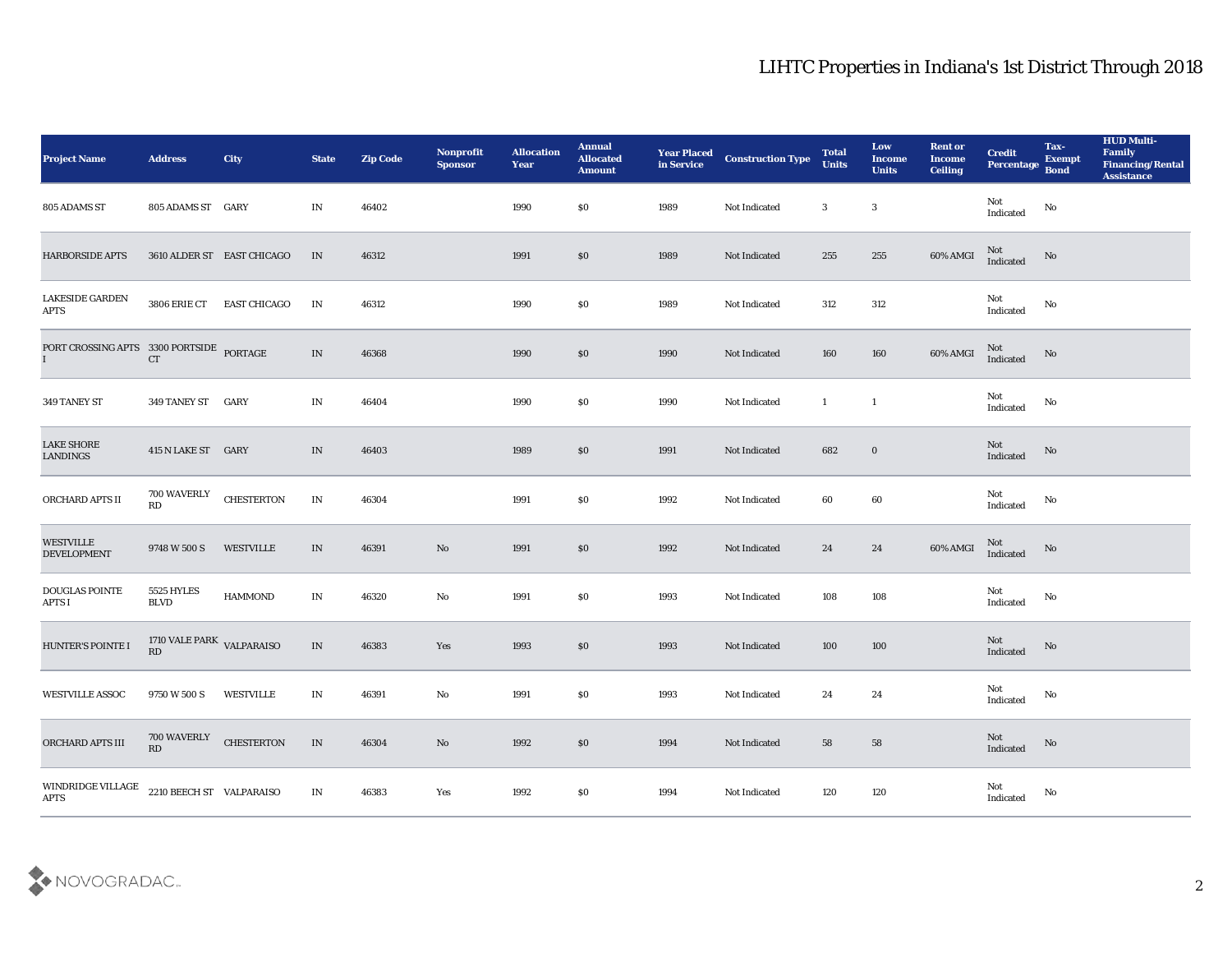| <b>Project Name</b>                                   | <b>Address</b>                                       | City                | <b>State</b>             | <b>Zip Code</b> | Nonprofit<br><b>Sponsor</b> | <b>Allocation</b><br><b>Year</b> | <b>Annual</b><br><b>Allocated</b><br><b>Amount</b> | <b>Year Placed</b><br>in Service | <b>Construction Type</b> | <b>Total</b><br><b>Units</b> | Low<br><b>Income</b><br><b>Units</b> | <b>Rent or</b><br><b>Income</b><br><b>Ceiling</b> | <b>Credit</b><br>Percentage Bond            | Tax-<br><b>Exempt</b> | <b>HUD Multi-</b><br>Family<br><b>Financing/Rental</b><br><b>Assistance</b> |
|-------------------------------------------------------|------------------------------------------------------|---------------------|--------------------------|-----------------|-----------------------------|----------------------------------|----------------------------------------------------|----------------------------------|--------------------------|------------------------------|--------------------------------------|---------------------------------------------------|---------------------------------------------|-----------------------|-----------------------------------------------------------------------------|
| CARDINAL TERRACE<br><b>APTS</b>                       | 501 E CHICAGO<br>AVE                                 | <b>EAST CHICAGO</b> | IN                       | 46312           | No                          | 1994                             | $\$0$                                              | 1995                             | Not Indicated            | 56                           | 56                                   |                                                   | 70 % present No<br>value                    |                       |                                                                             |
| <b>DOUGLAS POINTE</b><br><b>APTS II</b>               | 5525 HYLES<br><b>BLVD</b>                            | <b>HAMMOND</b>      | IN                       | 46320           | $\mathbf{N}\mathbf{o}$      | 1995                             | \$0                                                | 1995                             | Not Indicated            | 112                          | 112                                  |                                                   | 70 % present No<br>value                    |                       |                                                                             |
| WILLOWS ON CLARK<br><b>ROAD APTS</b>                  | 435 CLARK RD GARY                                    |                     | $\ensuremath{\text{IN}}$ | 46406           |                             | 2000                             | $\$0$                                              | 1999                             | Not Indicated            | 202                          | 122                                  | 60% AMGI                                          | Not<br>Indicated                            | Yes                   |                                                                             |
| <b>COLONIAL COURTS</b><br><b>APTS</b>                 | 1205 CHICAGO<br>$\operatorname{ST}$                  | VALPARAISO          | IN                       | 46383           | No                          | 2000                             | \$0                                                | 2001                             | Not Indicated            | 65                           | 53                                   |                                                   | <b>Both 30%</b><br>and 70%<br>present value | No                    |                                                                             |
| HUNTER'S POINTE II                                    | 1710 VALE PARK VALPARAISO<br>RD                      |                     | $\ensuremath{\text{IN}}$ | 46383           | No                          | 1995                             | $\$0$                                              | 1995                             | Not Indicated            | 52                           | 52                                   |                                                   | $70\,\%$ present $\,$ No value              |                       |                                                                             |
| <b>OAK KNOLL</b><br><b>RENAISSANCE APTS</b>           | $4200\,\mathrm{W}\,23\mathrm{RD}$<br>AVE             | $_{\rm GARY}$       | IN                       | 46404           | Yes                         | 1994                             | \$0                                                | 1995                             | Not Indicated            | 256                          | 256                                  |                                                   | $70\,\%$ present $\,$ No value              |                       |                                                                             |
| PORT CROSSING APTS 3300 PORTSIDE PORTAGE<br>II        | CT                                                   |                     | IN                       | 46368           | No                          | 1994                             | \$0                                                | 1995                             | Not Indicated            | 96                           | 96                                   |                                                   | $70\,\%$ present $\,$ No $\,$ value         |                       |                                                                             |
| <b>ST JOHN HOMES</b>                                  | 2173 CAROLINA GARY<br><b>ST</b>                      |                     | IN                       | 46407           |                             | 1993                             | $\$0$                                              | 1995                             | Not Indicated            | 144                          | 144                                  | 60% AMGI                                          | Not<br>Indicated                            | Yes                   |                                                                             |
| <b>WOODLAND</b><br>CROSSING II                        | 300 WOODS<br>$\rm{EDGE}$ DR                          | MICHIGAN CITY IN    |                          | 46360           | No                          | 1995                             | \$0                                                | 1995                             | Not Indicated            | 80                           | 80                                   |                                                   | $30\,\%$ present $\,$ Yes value             |                       |                                                                             |
| BRECKENRIDGE APTS                                     | 3300 DENISE<br>DR                                    | PORTAGE             | IN                       | 46368           | No                          | 1996                             | \$0                                                | 1996                             | Not Indicated            | 168                          | 68                                   |                                                   | $30\,\%$ present $\,$ Yes value             |                       |                                                                             |
| <b>DOUGLAS POINTE</b><br><b>APTS III</b>              | 5525 HYLES<br><b>BLVD</b>                            | <b>HAMMOND</b>      | IN                       | 46320           |                             | 1996                             | $\$0$                                              | 1996                             | Not Indicated            | 64                           | 64                                   | 60% AMGI                                          | Not<br>Indicated                            | Yes                   |                                                                             |
| PORT CROSSING APTS 3300 PORTSIDE PORTAGE<br>$\rm III$ | ${\cal C}{\cal T}$                                   |                     | $\mathbf{IN}$            | 46368           | $\rm\thinspace No$          | 1996                             | $\$0$                                              | 1996                             | Not Indicated            | 176                          | $96\,$                               |                                                   | $30\,\%$ present $\,$ Yes value             |                       |                                                                             |
| <b>WOODLAND</b><br>CROSSING I                         | 322 WOODS<br>$\operatorname{EDGE} \operatorname{DR}$ | MICHIGAN CITY IN    |                          | 46360           | $\rm\thinspace No$          | 1994                             | $\$0$                                              | 1996                             | Not Indicated            | 64                           | 64                                   |                                                   | $70\,\%$ present $\,$ No value              |                       |                                                                             |

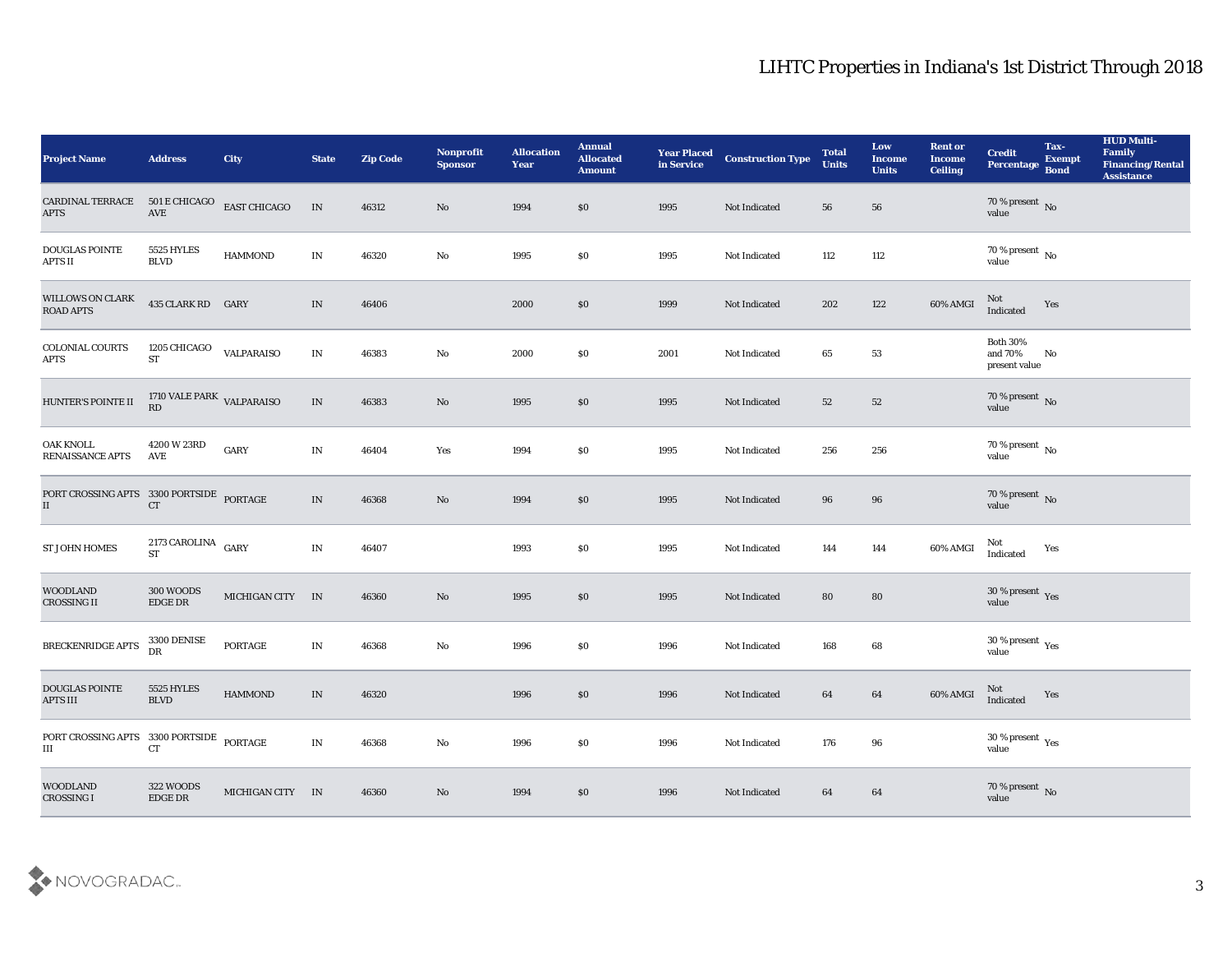| Project Name                                  | <b>Address</b>                           | City                                | <b>State</b>             | <b>Zip Code</b> | Nonprofit<br><b>Sponsor</b> | <b>Allocation</b><br><b>Year</b> | <b>Annual</b><br><b>Allocated</b><br><b>Amount</b> |      | <b>Year Placed Construction Type</b><br>in Service <b>Construction</b> Type | <b>Total</b><br><b>Units</b> | Low<br><b>Income</b><br><b>Units</b> | <b>Rent or</b><br><b>Income</b><br><b>Ceiling</b> | <b>Credit</b><br>Percentage        | Tax-<br><b>Exempt</b><br><b>Bond</b> | <b>HUD Multi-</b><br>Family<br><b>Financing/Rental</b><br><b>Assistance</b> |
|-----------------------------------------------|------------------------------------------|-------------------------------------|--------------------------|-----------------|-----------------------------|----------------------------------|----------------------------------------------------|------|-----------------------------------------------------------------------------|------------------------------|--------------------------------------|---------------------------------------------------|------------------------------------|--------------------------------------|-----------------------------------------------------------------------------|
| <b>MADISON AVE</b><br><b>TOWNHOMES</b>        | 1352<br>JEFFERSON ST GARY                |                                     | IN                       | 46407           |                             | 1995                             | \$0                                                | 1997 | Not Indicated                                                               | 80                           | 80                                   |                                                   | Not<br>$\operatorname{Indicated}$  | No                                   |                                                                             |
| <b>MISTY GLEN APTS</b>                        | 99 MISTY GLN HEBRON                      |                                     | IN                       | 46341           |                             | 1997                             | $\$0$                                              | 1997 | Not Indicated                                                               | 80                           | 80                                   |                                                   | Not<br>Indicated                   | No                                   |                                                                             |
| <b>MASTERS APTS I</b>                         | 2700<br><b>GLENEAGLES</b><br><b>BLVD</b> | VALPARAISO                          | IN                       | 46383           |                             | 2000                             | \$0                                                | 2002 | Not Indicated                                                               | 96                           | 88                                   |                                                   | $70\,\%$ present $\,$ No value     |                                      |                                                                             |
| NORTH HARBOR                                  | 2302<br>BROADWAY ST                      | EAST CHICAGO                        | IN                       | 46312           |                             | 2003                             | \$0                                                | 2003 | Not Indicated                                                               | 61                           | 61                                   | 60% AMGI                                          | Not<br>Indicated                   | No                                   |                                                                             |
| <b>LANCASTER</b>                              | 2122 VIRGINIA<br><b>ST</b>               | GARY                                | IN                       | 46407           | $\rm\thinspace No$          | 2003                             | \$0                                                | 2003 | Not Indicated                                                               | 60                           | 50                                   |                                                   | Not<br>Indicated                   | No                                   |                                                                             |
| DUNELAND VILLAGE 544 S LAKE ST GARY           |                                          |                                     | IN                       | 46403           |                             | 2002                             | \$0                                                | 2004 | Not Indicated                                                               | 131                          | 101                                  |                                                   | Not<br>Indicated                   | No                                   |                                                                             |
| HORACE MANN HOPE<br>DEVELOPMENT VI            | 660<br>WASHINGTON GARY<br><b>ST</b>      |                                     | IN                       | 46402           |                             | 2004                             | $\$0$                                              | 2006 | Not Indicated                                                               | 123                          | 89                                   | 60% AMGI                                          | Not<br>Indicated                   | No                                   |                                                                             |
| HOMEWOOD VILLAGE $^{2173}_{ST}$ CAROLINA GARY |                                          |                                     | $\ensuremath{\text{IN}}$ | 46407           |                             | 2005                             | \$0                                                | 2006 | Not Indicated                                                               | 92                           | 92                                   |                                                   | Not<br>Indicated                   | $\rm No$                             |                                                                             |
| MADISON MANOR<br><b>APTS</b>                  | ST                                       | $7701\,\mbox{MADISON}$ MERRILLVILLE | IN                       | 46410           |                             | 2006                             | \$0                                                | 2006 | Not Indicated                                                               | $\bf{0}$                     | $\bf{0}$                             |                                                   | Not<br>Indicated                   | No                                   |                                                                             |
| <b>SMALL FARMS</b><br><b>RENEWAL</b>          | 1990 W 24TH LN GARY                      |                                     | IN                       | 46404           |                             | 2005                             | \$0                                                | 2006 | Not Indicated                                                               | 200                          | 200                                  | 60% AMGI                                          | Not<br>Indicated                   | No                                   |                                                                             |
| <b>GARDEN ESTATES</b><br>WEST                 | 909 PINETREE<br>CT                       | MICHIGAN CITY IN                    |                          | 46360           |                             | 2006                             | \$0                                                | 2007 | Not Indicated                                                               | 171                          | 171                                  |                                                   | Not<br>Indicated                   | Yes                                  |                                                                             |
| GOLDEN MANOR APTS 1201 175TH ST HAMMOND       |                                          |                                     | $\ensuremath{\text{IN}}$ | 46324           | $\rm\, No$                  | 2006                             | \$766,720                                          | 2008 | New Construction                                                            | 80                           | 76                                   | 60% AMGI                                          | $70\,\%$ present $\,$ No value     |                                      |                                                                             |
| MASTERS APTS II                               | 2700<br><b>GLENEAGLES</b><br><b>BLVD</b> | VALPARAISO                          | $\mathbf{IN}$            | 46383           | $\mathbf {No}$              | 2006                             | \$471,876                                          | 2008 | Both New Construction $$\,64$$ and ${\rm A}/{\rm R}$                        |                              | ${\bf 54}$                           | 60% AMGI                                          | 70 % present $\,$ No $\,$<br>value |                                      |                                                                             |

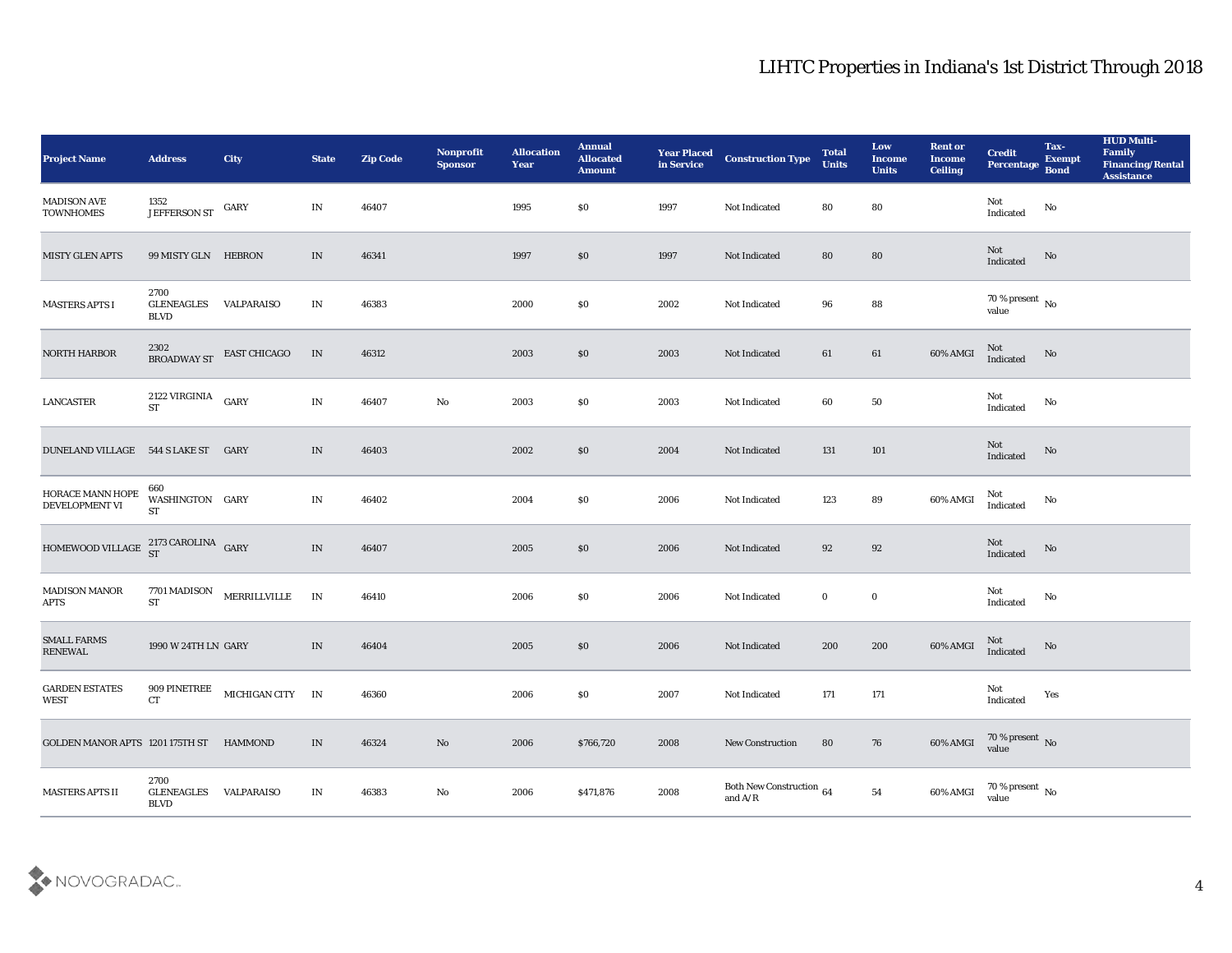| <b>Project Name</b>                                                | <b>Address</b>                            | City                 | <b>State</b>             | <b>Zip Code</b> | Nonprofit<br><b>Sponsor</b> | <b>Allocation</b><br><b>Year</b> | <b>Annual</b><br><b>Allocated</b><br><b>Amount</b> | <b>Year Placed</b><br>in Service | <b>Construction Type</b>                                                           | <b>Total</b><br><b>Units</b> | Low<br><b>Income</b><br><b>Units</b> | <b>Rent or</b><br>Income<br><b>Ceiling</b> | <b>Credit</b><br>Percentage                    | Tax-<br><b>Exempt</b><br><b>Bond</b> | <b>HUD Multi-</b><br>Family<br><b>Financing/Rental</b><br><b>Assistance</b> |
|--------------------------------------------------------------------|-------------------------------------------|----------------------|--------------------------|-----------------|-----------------------------|----------------------------------|----------------------------------------------------|----------------------------------|------------------------------------------------------------------------------------|------------------------------|--------------------------------------|--------------------------------------------|------------------------------------------------|--------------------------------------|-----------------------------------------------------------------------------|
| <b>SAXONY TOWN</b><br><b>HOMES</b>                                 | 1349 175TH ST HAMMOND                     |                      | IN                       | 46324           | No                          | 2007                             | \$830,607                                          | 2009                             | <b>New Construction</b>                                                            | 68                           | 57                                   | 60% AMGI                                   | 70 % present No<br>value                       |                                      |                                                                             |
| NORTHTOWN VILLAGE 3600 PULASKI<br><b>TOWNHOMES</b>                 | <b>ST</b>                                 | <b>EAST CHICAGO</b>  | IN                       | 46312           |                             | 2008                             | \$1,100,000                                        | 2009                             | <b>New Construction</b>                                                            | 75                           | 75                                   | 60% AMGI                                   | 70 % present $\,$ No $\,$<br>value             |                                      |                                                                             |
| CANTERBURY HOUSE 1200 MALLARD<br>APTS - MICHIGAN CITY DR           |                                           | MICHIGAN CITY IN     |                          | 46360           |                             | 2008                             | \$1,010,735                                        | 2010                             | <b>New Construction</b>                                                            | 132                          | 132                                  | 60% AMGI                                   | 70 % present No<br>value                       |                                      |                                                                             |
| WEXFORD HOMES OF 103 GRAYSON<br>MICHIGAN CITY                      | DR                                        | <b>MICHIGAN CITY</b> | IN                       | 46360           |                             | 2009                             | \$600,713                                          | 2010                             | <b>New Construction</b>                                                            | 44                           | 44                                   | 50% AMGI                                   | Not<br>Indicated                               | No                                   |                                                                             |
| <b>AMERICAN</b><br><b>HEARTLAND HOMES</b><br>ONE                   | 1402 173RD ST                             | HAMMOND              | IN                       | 46324           |                             | 2009                             | \$948,694                                          | 2011                             | Acquisition and Rehab 94                                                           |                              | 94                                   | 50% AMGI                                   | <b>Both 30%</b><br>and 70%<br>present value    | No                                   |                                                                             |
| <b>DALTON APTS</b>                                                 | 131 E FIFTH AVE GARY                      |                      | IN                       | 46402           | No                          | 2008                             | \$182,007                                          | 2011                             | <b>Acquisition and Rehab 48</b>                                                    |                              | $\bf{0}$                             | 50% AMGI                                   | Not<br>Indicated                               | No                                   |                                                                             |
| NORTHTOWN VILLAGE 3637 MAIN ST EAST CHICAGO<br><b>TOWNHOMES II</b> |                                           |                      | $\ensuremath{\text{IN}}$ | 46312           |                             | 2009                             | \$975,000                                          | 2011                             | <b>New Construction</b>                                                            | 50                           | 50                                   | 50% AMGI                                   | Not<br>Indicated                               | No                                   |                                                                             |
| ANDERSON CROSSING                                                  | $785$ BALTIMORE $_{\rm VALPARAISO}$<br>RD |                      | IN                       | 46385           | No                          | 2010                             | \$718,102                                          | 2012                             | <b>New Construction</b>                                                            | 92                           | 92                                   | 60% AMGI                                   | <b>Not</b><br>Indicated                        | No                                   | Yes                                                                         |
| NORTHWEST INDIANA<br>VETERANS VILLAGE                              | 839<br>MASSACHUSET GARY<br>TS ST          |                      | $\mathbf{IN}$            | 46402           |                             | 2013                             | \$1,046,060                                        | 2015                             | <b>New Construction</b>                                                            | 44                           | 44                                   |                                            | <b>Not</b><br>Indicated                        | No                                   | Yes                                                                         |
| <b>LAKESIDE GARDENS</b>                                            | 3806 ERIE CT                              | <b>EAST CHICAGO</b>  | IN                       | 46312           |                             | 2014                             | \$18,750,000                                       | 2016                             | Acquisition and Rehab 312                                                          |                              | 312                                  |                                            | 30 % present $\,\rm \gamma_{\rm e s}$<br>value |                                      | Yes                                                                         |
| <b>UPTOWN ARTIST</b><br><b>LOFTS</b>                               | <b>717 FRANKLIN</b><br><b>STREET</b>      | MICHIGAN CITY IN     |                          | 46360           |                             | 2014                             | \$988,013                                          | 2016                             | Acquisition and Rehab 44                                                           |                              | 44                                   | 60% AMGI                                   | <b>Not</b><br><b>Indicated</b>                 | No                                   | Yes                                                                         |
| <b>CONCORD COMMONS 1</b>                                           | $2002$ HANLEY STREET                      | GARY                 | $\mathbf{IN}$            | 46406           |                             | 2015                             | \$261,563                                          | 2017                             | Acquisition and Rehab 156                                                          |                              | 156                                  |                                            | Not<br>Indicated                               |                                      | Yes                                                                         |
| CONCORD COMMONS 1901 1920 BURR GARY<br>II                          | <b>STREET</b>                             |                      | IN                       | 46406           |                             | 2015                             | \$323,972                                          | 2017                             | Both New Construction 198<br>and $\ensuremath{\mathrm{A}}/\ensuremath{\mathrm{R}}$ |                              | 198                                  |                                            | Not<br>Indicated                               |                                      | Yes                                                                         |